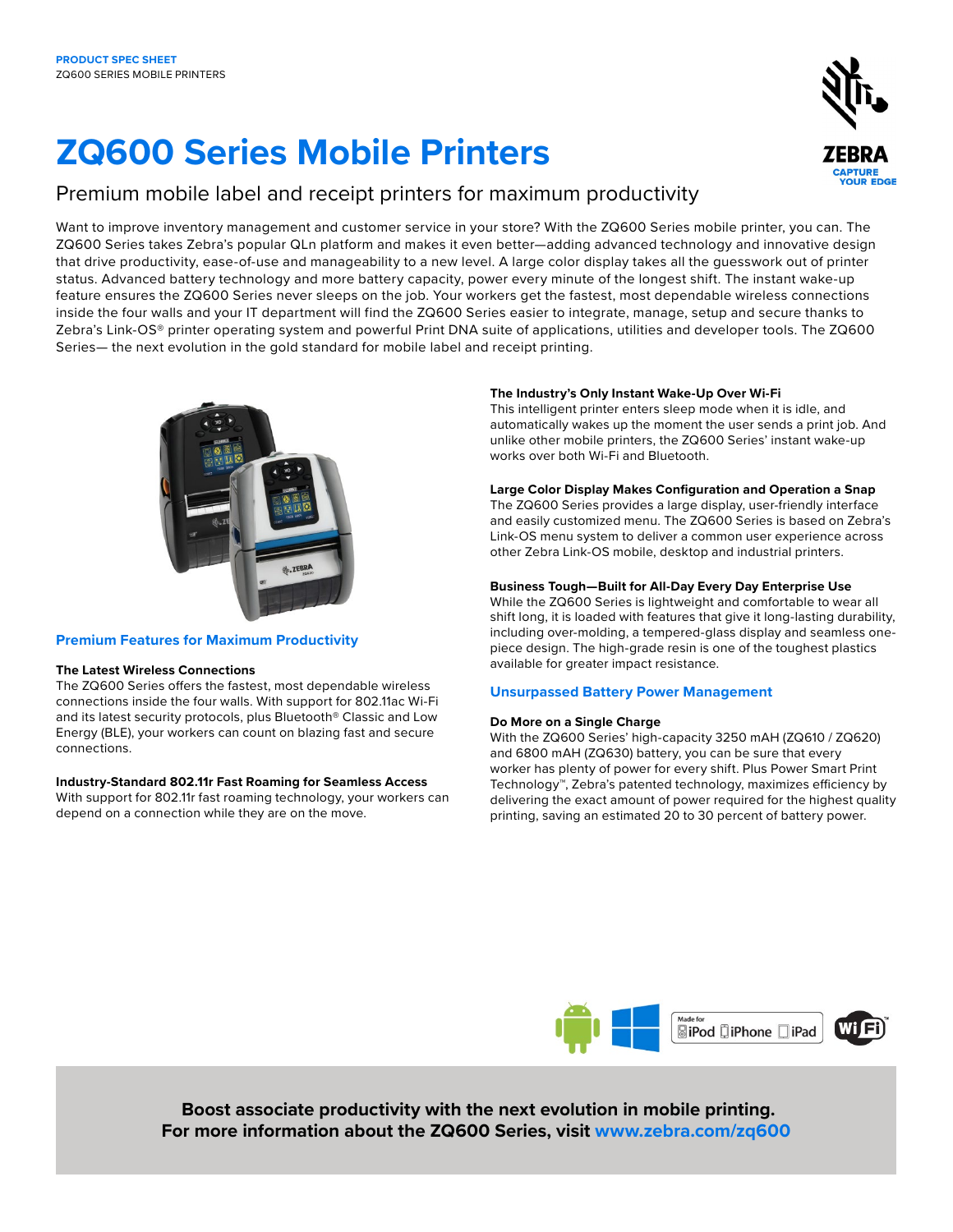#### **Extraordinary Battery Management Capabilities**

The ZQ600 Series' PowerPrecision+ battery delivers the ultimate in battery power and management. A wealth of easily accessible battery metrics makes it easy to identify aging batteries before they impact productivity.

### **An Advanced Platform that Grows with Your Business**

#### **Zebra Print DNA–Your Printers' Built-In Advantage**

Print DNA's suite of software capabilities leverages everything we've learned about technology, users and thousands of use cases. Stay a step ahead with remote management tools, heightened security, and ongoing updates that enable your printers to work at their highest potential.

# **Robust Memory to Support Applications Today and Tomorrow**

The ZQ600 Series offers 256 MB RAM and 512 MB Flash—providing more than enough memory for all your fonts and graphics needs today, as well as all the firmware upgrades and new Print DNA tools for years to come.

#### **Backward Compatible with QLn Accessories**

With more than one million units sold, Zebra's QLn Series set the bar for retail mobile printing. Now, the ZQ600 Series raises the bar again. And since the ZQ600 Series is backward compatible with QLn accessories, you can upgrade to the latest platform and ingenuity without buying new accessories or rebuilding the settlement room.

# **Maximum Uptime with Comprehensive Remote Management Options**

### **Resolve Problems Faster with the Ethernet Cradle**

Remote management is easy with the ZQ600 Series' Ethernet Cradle. By docking the printer in the cradle at the end of every shift, IT can remotely upgrade the firmware as needed to ensure that each printer is operating at peak performance. Should employees experience a problem, they can simply dock the printer into the cradle for a remote diagnosis—eliminating the downtime and costs associated with shipping a printer to the repair depot when nothing is physically wrong.

#### **Easily Manage All Your Printers—All from a Single Location**

With our comprehensive and flexible remote management tools, you can maintain, secure and troubleshoot printers simply and easily, from anywhere, anytime. Use the free Printer Setup Utilities to simplify setup and out-of-the-box configuration tasks. And with

the optional Printer Profile Manager Enterprise, you can manage one printer, a group of specific printers or all printers anywhere in the world. This browser-based solution lets you instantly discover every Link-OS printer on your network—there's no need to manually track down, configure or troubleshoot printers.

#### **Seamless Integration with Your Device Management System**

Get the simplicity of a single-pane-of-glass to manage all your Zebra mobile devices and printers—including the ZQ600 Series. With Print DNA's MDM Connectors, you can easily integrate networked ZQ600 Series printers into your existing AirWatch or SOTI MobiControl device management system. And if you are using Ivanti Avalanche (powered by Wavelink), the ZQ600 Series offers support for Avalanche right out of the box.

#### **Ensure Continued Reliability with Printhead Diagnostics**

With the ZQ600 Series, you don't need to worry about downtime from a worn-out printhead. Our unique Printhead Diagnostics provide visibility into the health of printheads across your deployment, enabling you to take action before productivity is impacted.

#### **Protect Sensitive Customer and Business Data with PrintSecure**

This complimentary Print DNA utility makes it easy to configure over 30 settings to fine-tune printer security to protect your data and your infrastructure by creating secure printer connections and blocking unauthorized printer access.

### **Consistently Exceptional Zebra Certified Supplies**

We design, produce and rigorously pre-test our own line of thermal printing supplies to ensure consistent, optimized performance in your Zebra printer. For industry-leading quality, service and thermal printing expertise, choose Zebra Certified Supplies.

#### **Maximize Uptime, Business Operations and Printer Visibility with Services**

You invest in Zebra printers to better serve your customers and boost operational efficiency. Now, you can ensure predictable performance and eliminate unbudgeted repair expenses with Zebra OneCare™. You get unmatched technical support direct from Zebra, as well as comprehensive repair services, including accidental damage and defined repair turn-around times. And Zebra's Visibility Services provide the real-time insight into printer operational information you need to increase printer availability and optimize utilization within your workflows.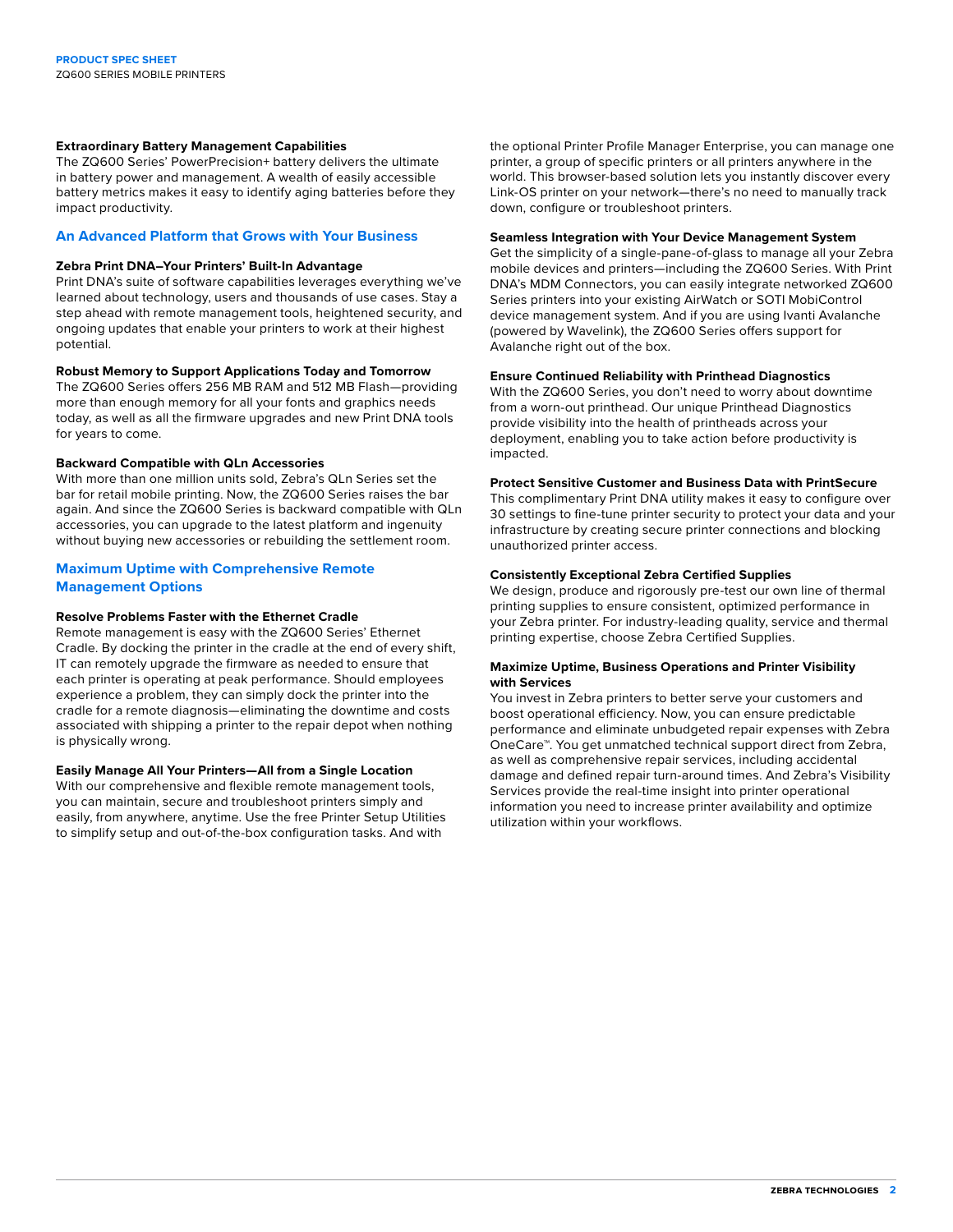# **ZQ600 Accessories**

The ZQ600 Series offers all the accessories you need, from power and charging to carrying and protection options, cables and more. Please refer to the Mobile Printer Accessory Guide, found on Zebra.com, for all the accessories available for the ZQ600 Series.

# **Lithium-Ion Charging Accessories**

#### **Ethernet Cradle**



Connect ZQ600 Series printers to your wired Ethernet network via the ZQ600 Series Ethernet cradle to enable easy remote management by your IT or operations staff—helping to ensure each printer is operating optimally and ready for use. The Ethernet cradle can communicate over 10 Mbps or 100 Mbps networks using auto-sense.

The single-bay ZQ600 Series Ethernet cradle also charges the battery while it is in the printer, while the 4-bay version (with optional wall mount kit) charges four printers at a time. The 4-bay version includes an internal Ethernet switch and second Ethernet port, so you can link and manage four 4-bay Ethernet cradles (a total of 16 printers) from one port.

The printer remains fully functional so you can print while it is in either cradle. The cradle's LED lights indicate DC power and Ethernet-link status.

Remote printer management over your Ethernet allows:

- Battery management for monitoring battery health.
- Firmware management for updating printer firmware.
- Print management for updating templates, fonts and graphics.
- Device management for updating startup (e.g., config. sys), WML (front panel) or HTML (browser) files.
- Network management for updating encryption keys or certificate files.
- Problem resolution and troubleshooting local printer issues that may otherwise require the printer to be sent in for repair.
- Ability to manage Bluetooth printers, which traditionally have been off-network.

#### **AC Adapter**



Connect the AC adapter to your ZQ600 Series printer and wall outlet to charge the printer's PowerPrecision+ battery while in the printer. The printer can print labels and perform other functions during charging. Shown with printer for reference purposes; printer is not included.

**Cradle**



Dock and charge a single ZQ600 Series printer in a vehicle or on a forklift. Includes 15-60V DC power supply. Can be optionally used with a RAM Arm mount.<sup>1</sup>

#### **Battery Chargers**



**1-Slot Battery Charger:** Docks and charges a single PowerPrecision+ Li-Ion printer battery. Integrated power supply. Ships with line cord for your region.

**3-Slot Battery Charger:** Dock and charge up to three PowerPrecison+ Li-Ion printer batteries at a time. The 3-slot battery charger ships with a power supply and line cord for your region.

**Dual 3-Slot Battery Charger with Y Cable Connection:** Dock and charge up to six PowerPrecision+ Li-Ion printer batteries at a time. The dual 3-slot battery charger ships with a power supply, Y-Cable and country specific power cord. Requires the appropriate line cord for your region.

Continued on following page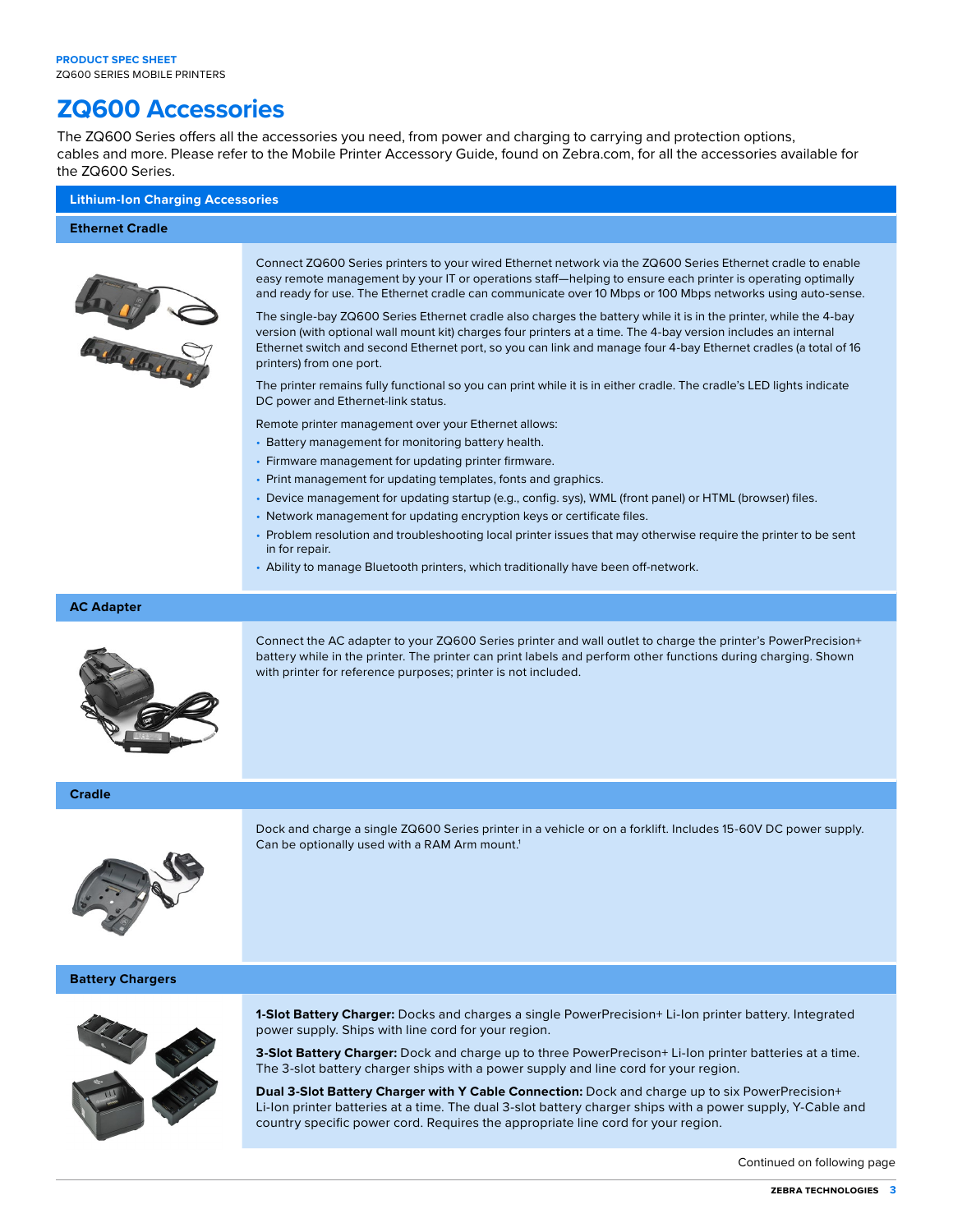# **ZQ600 Accessories (continued)**

# **Lithium-Ion Charging Accessories (continued)**

# **Extended Capacity PowerPrecision+ Battery**



The Extended Capacity PowerPrecision+ battery option provides enhanced battery capacity over the standard PowerPrecision+ battery, providing more power for increased uptime. No need to upgrade your ZQ600 Series printer to accommodate the extended battery—just purchase as a standalone accessory to use with your current ZQ600 Series printer or, order it as a configurable printer option so your printer ships ready to go with this powerful accessory. The choice is yours.

Only available on ZQ658 & ZQ668

#### **Carrying Straps/Cases**



**Hand Strap:** Allows the printer to be carried by hand.

**Shoulder Strap:** Allows the printer to be carried over the shoulder.

**Soft Case:** Add an extra layer of protection for harsh environments with a soft case. While in the case, the printer is IP54-rated for resistance to windblown water and dust. Case provides openings for changing the media and batteries and all connectors are accessible. Includes shoulder strap.

**Hard Case:** Add an extra layer of protection from abrasion in harsh environments with a hard case. Includes metal belt clip.<sup>1</sup>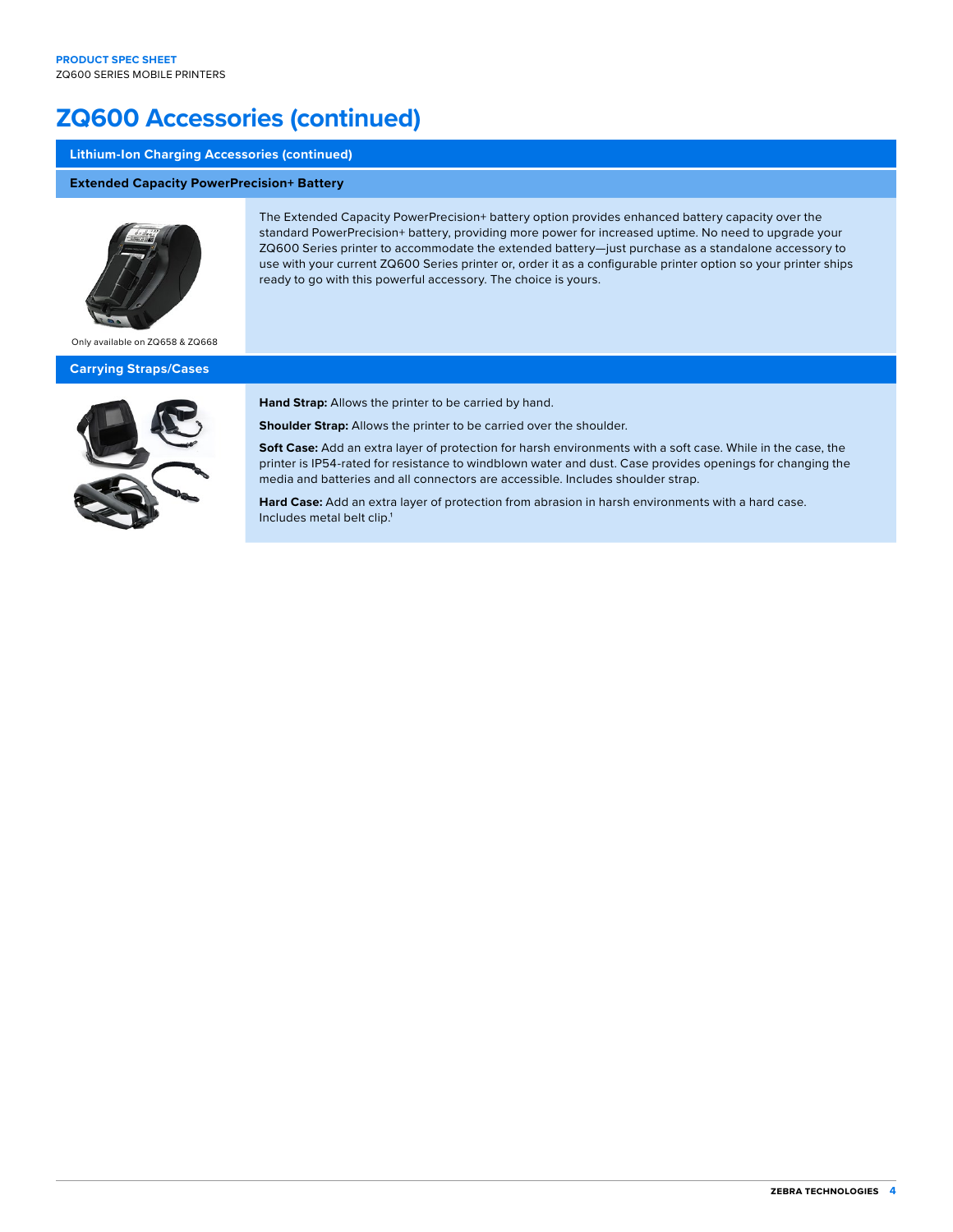# **Specifications**

#### **Standard Features**

- Apple® iOS, Android™ and Windows® Mobile connectivity
- Direct thermal printing of barcodes, text and graphics
- CPCL, EPL™ and ZPL® programming languages
- 512 MB Flash supports downloadable programs, receipt formats, fonts and graphics (128 MB available for user storage)
- ZQ620 & ZQ610: 3250 mAh (nominal) 23.4 Wh removable, rechargeable PowerPrecision+ Li-Ion battery ZQ630: 6800 mAh (nominal) 49.4 Wh removable, rechargeable PowerPrecision + Li-Ion battery
- Built-in battery charger
- Belt clip for unobtrusive and convenient printing (not compatible with extended capacity battery)
- Black mark and gap media sensing using fixed center position sensors
- Easy-to-use peel and present mode
- Label present sensor for issuing labels one at a time
- Tear bar for easy media dispensing
- Center-loading media locking for variable roll widths
- "Clamshell" design for easy media loading
- Management: Mirror, SNMP, Web server, Profile Manager, AirWatch®, SOTI® MobiControl**™** and Ivanti Avalanche® (powered by Wavelink)
- Large, easy-to-read color display (288 x 240 pixels)
- Color display can be customized using WML (text and icons)
- 5-way navigation buttons, two software defined keys
- Printer color alerts on the display
- Tolerance of multiple drops from 5 ft./1.52 m (ZQ620 & ZQ610) and 6 ft./1.83 m (ZQ630) to concrete<sup>2</sup>
- IP54 dust and water resistance rating
- 400 MHz 32-bit ARM processor
- XML support
- Supports vertical and horizontal printing
- Printers can be used in any orientation
- QR barcode links to web-based help pages
- Zebra Print Touch simplifies Bluetooth pairing and launches web-based help pages with Near Field Communication (NFC) enabled devices
- Label odometer
- NTP (Network Time Protocol) support via Wi-Fi or Ethernet
- Supports Zebra Network Connect manufacturing plant floor solution when used with the Ethernet cradle
- RFID is available on the ZQ630 as a separate product (please see the ZQ630 RFID Spec Sheet for more information)

| <b>Physical Characteristics</b> |                                                                                                                                                                                                                                        |
|---------------------------------|----------------------------------------------------------------------------------------------------------------------------------------------------------------------------------------------------------------------------------------|
| <b>Dimensions</b>               | ZQ610: 6.5 in. L x 3.5 in. W x 2.75 in. H<br>165 mm L x 89 mm L x 70 mm H<br>ZQ620: 6.8 in. L x 4.6 in. W x 3.3 in. H<br>173 mm L x 117 mm W x 84 mm H<br>ZQ630: 7.35 in. L x 6.5 in. W x 3.25 in. H<br>187mm L x 165 mm W x 82.5 H mm |
| <b>Weight with battery</b>      | ZQ610: 1.33 lbs/0.6 kg<br>ZQ620: 1.6 lbs/0.73 kg<br>ZQ630: 2.45 lbs/1.1 kg                                                                                                                                                             |

Note: The Extended Capacity Li-Ion smart battery option adds 0.6 in./16 mm to the height of either ZQ600 Series printer.

#### **Printer Specifications**

| <b>Operating System</b> | $link-OS^*$                         |
|-------------------------|-------------------------------------|
| Resolution              | 203 dpi/8 dots per mm               |
| Memory                  | 256 MB RAM; 512 MB Flash (standard) |

| <b>Printer Specifications (Continued)</b> |                                                                                                                                                                                                                                               |  |
|-------------------------------------------|-----------------------------------------------------------------------------------------------------------------------------------------------------------------------------------------------------------------------------------------------|--|
| Maximum<br><b>Print Width</b>             | ZQ610: 1.9 in./48 mm<br>ZQ620: 2.8 in./72 mm<br>ZQ630: 4.1 in./104 mm                                                                                                                                                                         |  |
| Maximum<br><b>Print Speed</b>             | Up to 4.5 in./115 mm per second                                                                                                                                                                                                               |  |
| <b>Media Sensors</b>                      | Black mark and gap media sensing using fixed<br>center position sensors; label present sensor for<br>issuing batch labels one at a time                                                                                                       |  |
| <b>Print Length</b>                       | Minimum: 0.5 in /12.7 mm<br>Maximum: 32 in./813 mm                                                                                                                                                                                            |  |
| Power                                     | ZQ610 & ZQ620: 3250 mAh (nominal) 23.4 Wh<br>removable, rechargeable PowerPrecision+ Li-lon<br>battery<br>ZQ630: 6800 mAh (nominal) 49.4 Wh removable<br>PowerPrecision+Li-Ion battery                                                        |  |
| <b>Media Characteristics</b>              |                                                                                                                                                                                                                                               |  |
| <b>Maximum Label</b><br>and Liner Length  | 0.5 in./12.7 mm to 32 in./813 mm or continuous                                                                                                                                                                                                |  |
| <b>Media Width</b>                        | ZQ610: 1.0 in./25 mm to 2.18 in./55.4 mm<br>ZQ620: 1.0 in./25 mm to 3.125 in./79 mm<br>ZQ630: 2.0 in./51 mm to 4.4 in./112 mm (linered)<br>2.0 in./51 mm to 4.1 in./104 mm (linerless)                                                        |  |
| <b>Maximum Media</b><br><b>Roll Size</b>  | ZQ610: 2.2 in./55.9 mm OD on a 0.75 in./19 mm<br>or 1.375 in./34.9 mm inner core<br>ZQ620: 2.6 in./66 mm OD on a 0.75 in./19 mm<br>or 1.375 in./34.9 mm inner core<br>70630: 2.6"/66 mm 0.D. on a 0.75"/19 mm<br>or 1.375"/34.9 mm inner core |  |
| <b>Thickness</b>                          | 2.3 mil to 5.5 mil tag stock or 6.5 mil label stock                                                                                                                                                                                           |  |
| <b>Media Types</b>                        | Die-cut labels and tags, linerless labels, receipt<br>paper, RFID (ZQ630 RFID compatible), black bar<br>and gap sensing                                                                                                                       |  |
| <b>Operating Characteristics</b>          |                                                                                                                                                                                                                                               |  |
| Environment                               | Operating Temp.: -4°F to 122°F/-20°C to 50°C<br>Operating Humidity: 10% to 90% non-condensing<br>Storage/Transportation Temp.: -13°F to 149°F/-25°C<br>to 65°C1<br>Storage Humidity: 10% to 90% non-condensing                                |  |
|                                           | ALECC BAN 4E CURANTE ENFECTO                                                                                                                                                                                                                  |  |

#### **Markets and Applications Retail**

- Shelf Edge Labels
- Mark Down Labels
- Replacement Tags
- Mobile Point of Sale Receipts
	- Return Labels

#### **Manufacturing/ Warehouse**

- Pick and Pack Labels /Lists
- Raw Materials
- Finished Goods
- RFID Case/Pallet Labels<sup>®</sup>

#### **Transportation & Logistics**

- Receiving
- Put Away
- Reverse Logistics Inventory Management
- Cycle Count
- Cross-Docking
- Picking
- Staging
- Packing
- Shipping

| <b>Environment</b> | Operating Temp.: -4°F to 122°F/-20°C to 50°C                                                                                                                                   |
|--------------------|--------------------------------------------------------------------------------------------------------------------------------------------------------------------------------|
|                    | Operating Humidity: 10% to 90% non-condensing                                                                                                                                  |
|                    | Storage/Transportation Temp.: -13°F to 149°F/-25°C<br>to $65^{\circ}$ C <sup>1</sup>                                                                                           |
|                    | Storage Humidity: 10% to 90% non-condensing                                                                                                                                    |
| Agency Approvals   | Emissions: FCC Part 15, Subpart B, EN55022<br>Class-B, EN60950, EN55024 and VCCI class B<br>Susceptibility: EN55024, EN61000-4-2,<br>EN61000-4-3. EN61000-4-4. and EN61000-4-5 |
|                    | Safety: CE, TUV, CSA                                                                                                                                                           |
| Security           | FIPS support is available at no cost as a printer<br>OS download. Please contact your Zebra Sales<br>Representative for further information.                                   |

#### **Firmware**

CPCL, EPL and ZPL programming languages

ZBI 2.x™—powerful programming language that lets printers run standalone applications, connect to peripherals, and much more

#### **Barcode Symbologies**

Barcode Ratios: 1.5:1, 2:1, 2.5:1, 3:1, 3.5:1

Linear Barcodes: Code 39, Code 93, UCC/EAN128, Code 128, Codabar (NW-7), Interleaved 2-of-5, UPC-A, UPC-E, 2 and 5 digit add-on, EAN-8, EAN-13,

2 and 5 digit add-on

2D Barcodes: PDF417, MicroPDF417, MaxiCode, QR Code, GS1/DataBar™ (RSS) family, Aztec, MSI/ Plessey, FIM Postnet, Data Matrix, TLC39